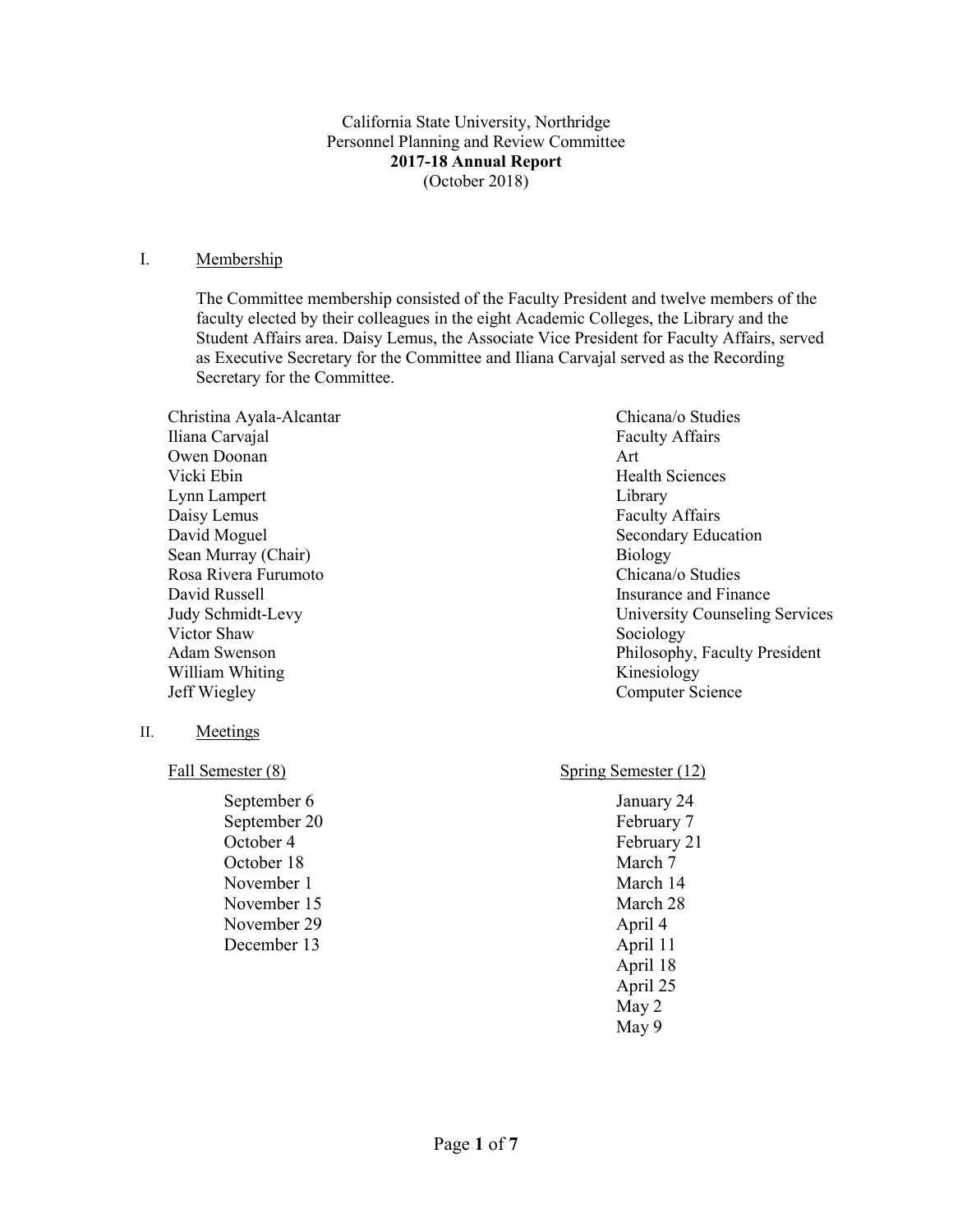### III. Committee Actions

### A. Appeals of Negative Recommendations at the College Level for Retention, Tenure and/or Promotion

The Committee considered six appeals of negative decisions by college-level reviewers on retention, tenure and promotion and made recommendations to the Provost and Vice President for Academic Affairs.

### B. Approval of 2018-2019 Academic Year Calendar of Personnel Actions

A proposed calendar for 2018-2019 personnel actions was approved.

#### C. Review of Proposed PP&R Meeting Dates 2018-2019

The committee reviewed and approved the proposed PP&R meeting dates for 2018-2019.

#### E. Recommendation of Candidates for Emeritus Status

Twenty-two (22) senior tenured faculty members who retired during the 2016-17 year or earlier were recommended for Emeritus status. One of these recommendations for emeritus status were posthumous (Attachment A).

#### F. Search and Screen Committees

The reports of seven (7) Search and Screen Committees that commenced during the 2017-2018 academic year were reviewed and approved:

- 1. Chief Diversity Officer
- 2. Dean, David Nazarian College of Business and Economics
- 3. Interim Dean, College of Social and Behavior Sciences
- 4. Interim Dean, College of Engineering and Computer Science
- 5. Dean, College of Social and Behavior Sciences
- 6. Interim Director of Intercollegiate Athletics
- G. Searches PP&R approved to commence
	- 1. Dean, Michael D. Eisner College of Education
	- 2. Director of Intercollegiate Athletics
	- 3. Provost and Vice President of Academic Affairs
	- 4. Associate Dean, College of Health and Human Development
	- 5. Associate Dean, Mike Curb College of Arts, Media and Communication
- H. The following Sections of the Administrative Manual were forwarded to and approved by the Faculty Senate. You may click on the hyperlinks below to review the policy changes.

Section 604 [Professional Responsibility](https://www.csun.edu/sites/default/files/section%20604-professional%20responsibility.pdf) (.pdf) Section 612 [Responsibilities of Faculty Committees](https://www.csun.edu/sites/default/files/section%20612-respons-faculty%20comm.pdf) (.pdf) Section 622.3 [Appointment and Evaluation of Designated Academic-Administrative and](https://www.csun.edu/sites/default/files/section%20622.3-appt-eval-academic%20admin%20and%20admin%20employees_1.pdf)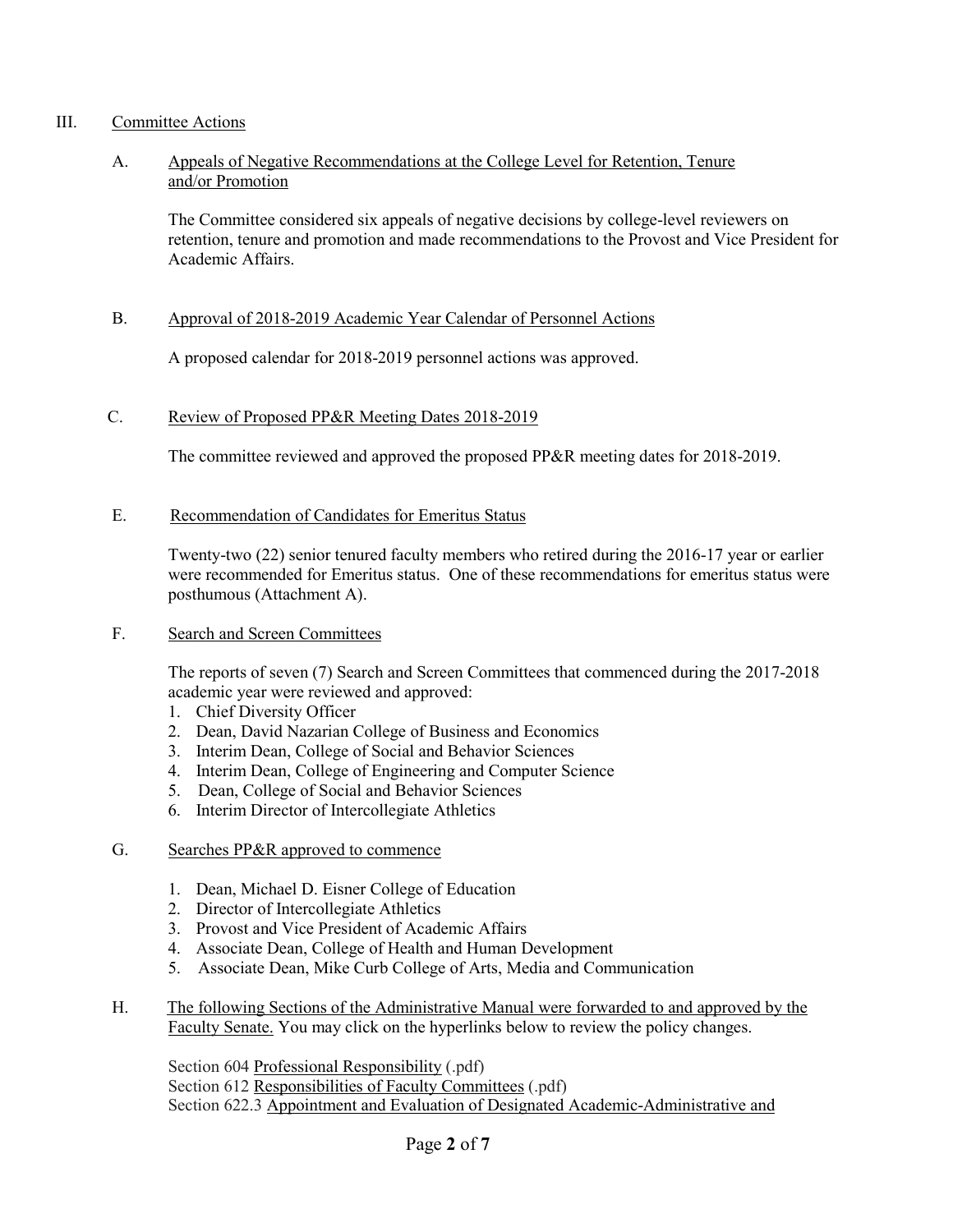## [Administrative Employees](https://www.csun.edu/sites/default/files/section%20622.3-appt-eval-academic%20admin%20and%20admin%20employees_1.pdf) (.pdf) Section 622.6.2 [Appointment and Evaluation of Department Chairs](https://www.csun.edu/sites/default/files/section%20622.6.2-appt-eval-dept-chairs_0.pdf) (.pdf)

## I. The following Sections of the Administrative Manual for Temporary Academic Personnel was considered editorial by the Faculty Senate President and approved by PP&R

Section 712.2.2.b.(2) Range Elevation

# J. Review of College and Department Personnel Procedures

Sixteen (16) sets of department or college personnel procedures were submitted to PP&R for review. Fourteen new or revised sets of department procedures, and two new or revised sets of college personnel procedures were approved, pending revisions and receipt of clean electronic copies. Two departments submitted personnel procedures that were up for review, but were not approved by PP&R, therefore reverted to Section 600. Two (2) departmental procedures for evaluation were approved and one (1) department reverted to Section 700. (Attachment B).

# K. Post-Tenure Review Procedures

Three (3) post tenure review personnel procedures were submitted and approved by PP&R, pending revisions and receipt of clean electronic copy. Two departments submitted personnel procedures, but were not approved by PP&R, therefore reverted to Section 600. One department did not submit personnel procedures that were up for review, therefore reverted to Section 600. (Attachment B).

## L. Other Items

- 1. A PP&R subcommittee reviewed applications for "Exceptional Levels of Service to Students Awards." Sixteen (16) awards approved during Spring 2018 for use in 2018-19 AY.
- 2. Chair of PP&R, AVP of Faculty Affairs, and PP&R representatives attended meetings with the Department Chairs, Department Personnel Committee Chairs, College Personnel Committee Chairs, Deans and the Provost to discuss RTP criteria and process, PIFs, and criteria for early tenure and promotion.
- 3. The "Guidelines for Developing/Revising Department and College Personnel Procedures" document was reviewed and posted on the PP&R website. Copies of the guidelines were distributed to the departments that were renewing their procedures during the 2017-2018 academic year.
- 4. In Fall 2017, PP&R invited the College of Science and Math and the David Nazarian College of Business and Economics to participate in a two-year pilot for e-RTP-plus with Interfolio. Faculty in both colleges voted to participate in the pilot and that faculty participation would be optional during the pilot.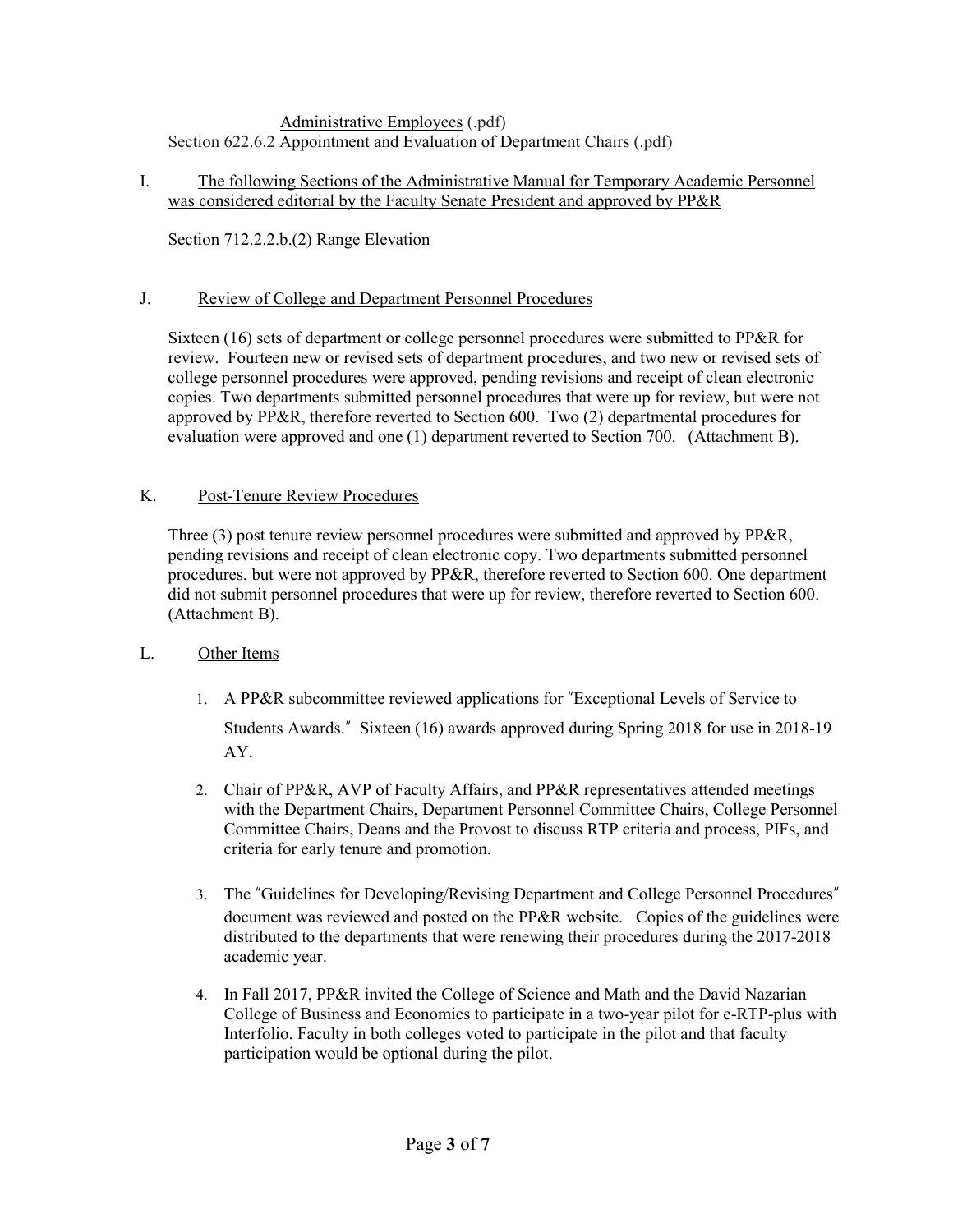- 5. One PP&R member was elected to serve on the Search and Screen Committee for the Dean of the College of Social and Behavioral Sciences.
- 6. One PP&R member was elected to serve on the Search and Screen Committee for the Dean of the Michael D. Eisner College of Education.
- 7. PP&R appointed two Faculty to serve on the Search and Screen Committee for the Director of Intercollegiate Athletics
- 8. Two PP&R members were elected to serve on the Search and Screen Committee for the Provost and Vice President of Academic Affairs
- 9. The Committee invited new members for welcoming and to vote for a new Chair on May 9, 2018.
- M. Matters Pending for the 2018–2019 Academic Year
	- 1. Modify Section 652.3 on Eligibility for Grant-Related/Specially-Funded Instructional Faculty Appointments
	- 2. Review and clarify10-day period in RTP process per Section 706.3.1.c
	- 3. Continue to review Section 600 to ensure all content is in line with the Collective Bargaining Agreement
	- 4. Clarify 632.4.1 and 641.2.3 related to Service Credit and Publications. Clarify vague wording about expectations for promotion
	- 5. Review Section 622.3.1 related to Appointment and Evaluation of Designated Academic-Administrative and Administrative Employees Discuss and consider whether the search process for *interim* MPP positions (e.g., Directors, AVPs, Deans), as well as newer positions such as Chief Diversity Officer, should be under the purview of Section 600 (although allowing for a faster track)
	- 6. Review Section  $632.4.5(a)$  Exception Clause to add clarity and remove contradictory language

632.4.5. Professor, Librarian, Student Services Professional – Academic-Related III. "a. Significant scholarly or creative contributions to the field of study as defined in Section 632.4.2 beyond terminal degree are required. The College or Department may have additional requirements of scholarly or creative contributions to the field of study. *Exceptions to these requirements shall be defined and justified by the candidate and evaluated by the recommending agencies in the Department and College. No exception shall be granted unless the candidate has demonstrated outstanding contributions to the field of study in other ways*. The Personnel Planning and Review Committee will evaluate all candidates requesting consideration under this provision."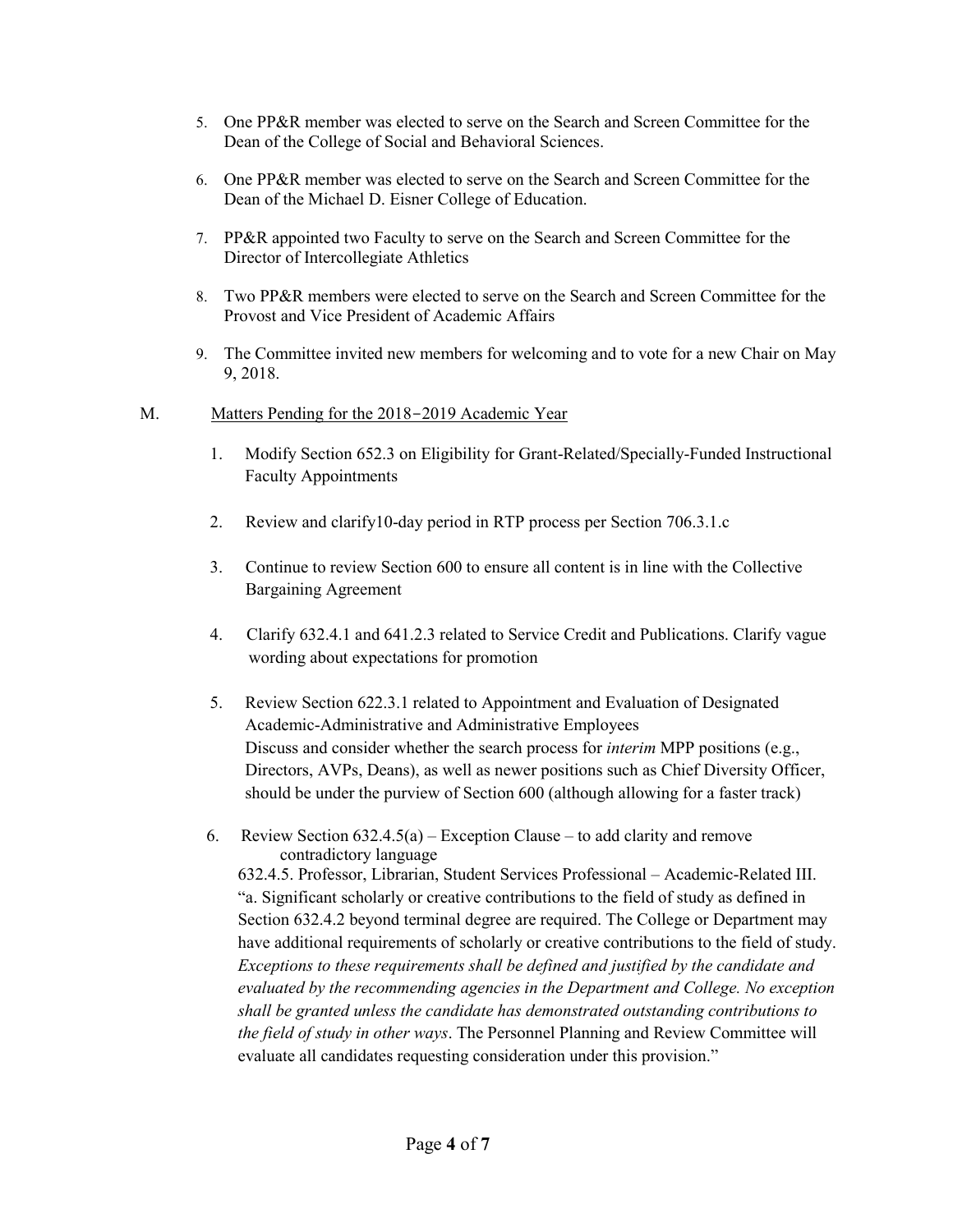- 7. Section 612.5.2.f Clarify importance of CPC role in review/approval of department personnel procedures.
- 8. Section 612.2.7 Clarification/addition of obligation to vote: Should it be required/clarified that all committee members must vote? Are members allowed to abstain? Members can be recused due to conflict of interest but can they also choose to abstain without conflict of interest? CBA section 15.45 requires simple majority vote for approval of recommendation. Should approved recommendations be required or should "tied votes" (which would be a disapproval under CBA and therefore would not conform to CBA) be allowed?
- 9. Review Section 643.1.c Clarify language for Accelerated Promotion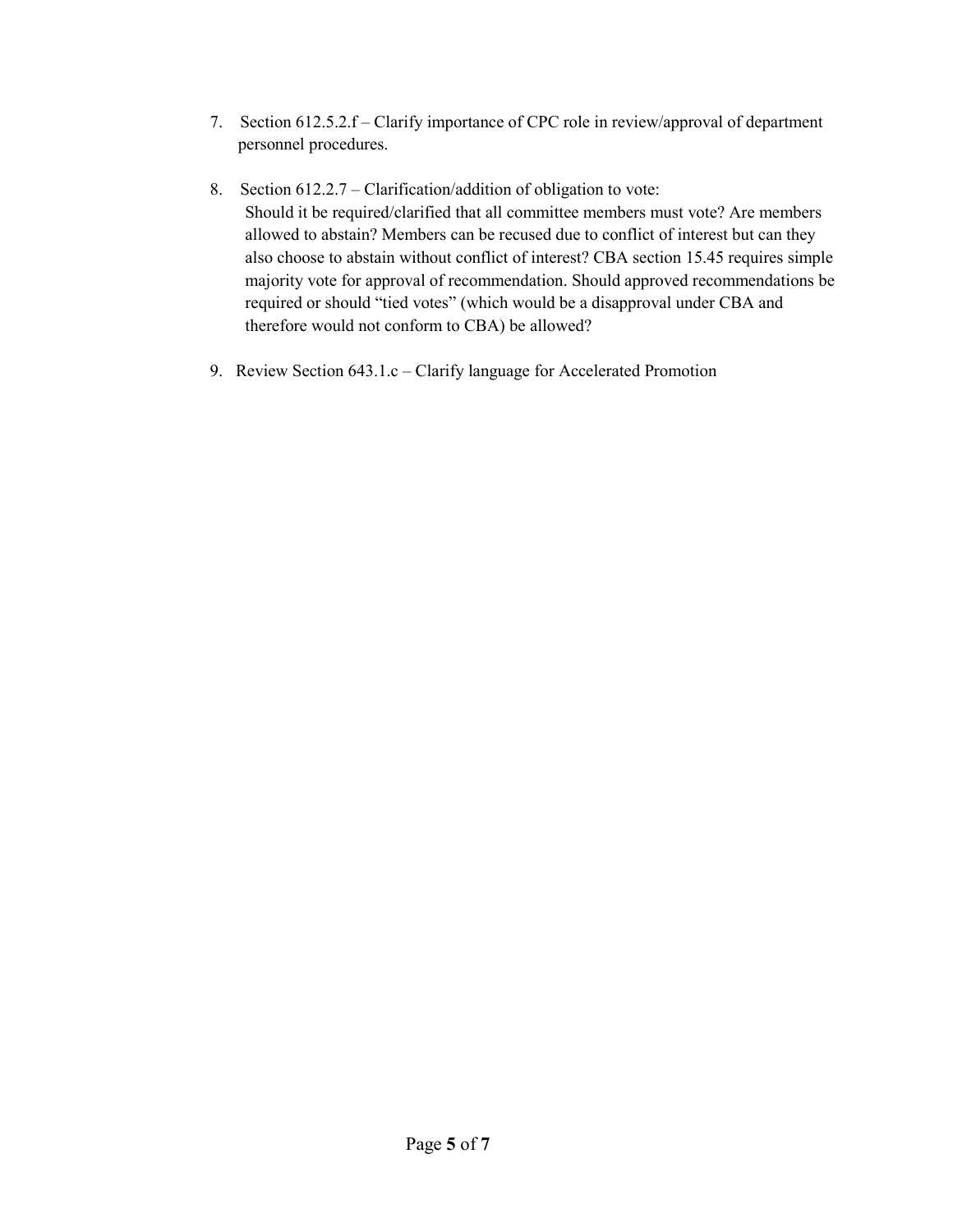### **EMERITI LIST 2017-18 Academic Year**

| NAME               | <b>RANK</b><br>YEARS   | <b>DEPARTMENT</b>                          |
|--------------------|------------------------|--------------------------------------------|
| Auerbach, Susan    | Tenure Track 2003-2018 | Edu., Leadership and Policy Studies        |
| Bekir, Nagwa       | Tenure Track 1980-2018 | <b>Electrical and Computer Engineering</b> |
| Bloom, Marshall    | Tenure Track 1971-2018 | <b>University Counseling Services</b>      |
| Dechter, Avi       | Tenure Track 1981-2018 | Systems and Operations Mgmt.               |
| Dommeyer, Curt     | Tenure Track 1978-2018 | Marketing                                  |
| Elias, James       | 1999-2015<br>Lecturer  | Sociology                                  |
| Field, Fredic      | Tenure Track 2000-2017 | Linguistics/TESL                           |
| Greenhalgh, Kim    | Tenure Track 1978-2018 | <b>Business Law</b>                        |
| Hill, James        | Tenure Track 2002-2017 | Journalism                                 |
| Jennings, Penelope | Tenure Track 1980-2018 | <b>Business Law</b>                        |
| Jennings, William  | Tenure Track 1977-2018 | Finance                                    |
| Katz, Sharlene*    | Tenure Track 1979-2017 | <b>Electrical and Computer Engineering</b> |
| Kranz, Jack        | Tenure Track 1979-2016 | Res., Instruction & Outreach Serv.         |
| Magliocco, Sabina  | Tenure Track 1997-2017 | Anthropology                               |
| Mallard, Benjamin  | 1994-2017<br>Lecturer  | <b>Electrical and Computer Engineering</b> |
| McClave, Evelyn    | Tenure Track 1992-2018 | Linguistics/TESL                           |
| McConaughy, Daniel | Tenure Track 1997-2018 | Finance                                    |
| Protas, David      | Tenure Track 1970-2018 | Mathematics                                |
| Schillinger, John  | Tenure Track 1982-2018 | Environ. and Occupational Health           |
| Schutte, Jerald    | Tenure Track 1972-2018 | Sociology                                  |
| Seiver, Owen H.    | Tenure Track 1982-2018 | Environ. and Occupational Health           |
| Simila, Gerald     | Tenure Track 1978-2018 | Geological Sciences                        |
| *Posthumous        |                        |                                            |